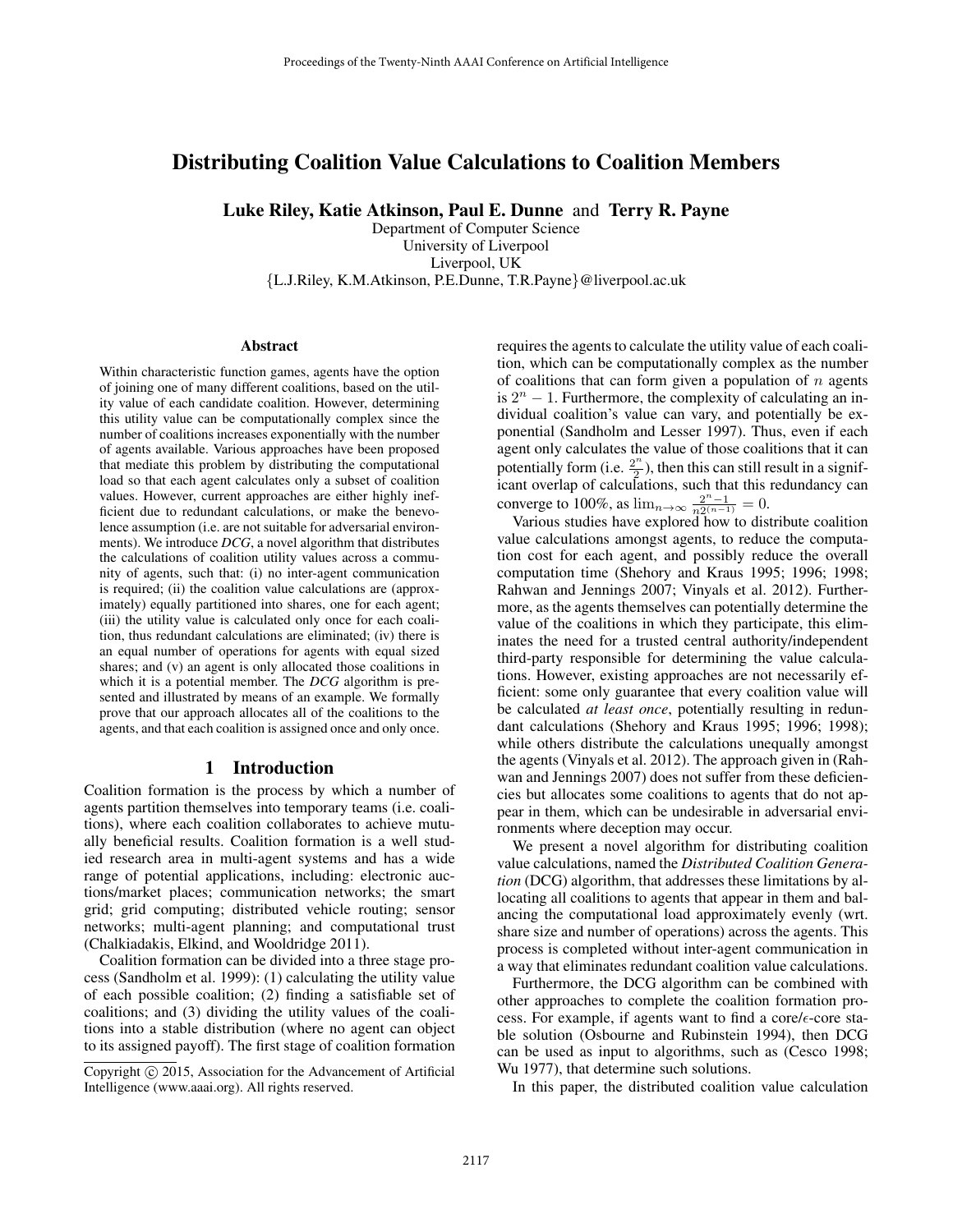problem is presented and related work critiqued in Section 2. Section 3 describes the underlying coalition ordering mechanism and provides an example, while the DCG algorithm is presented in Section 4. Proofs for the properties of this work are presented in Section 5 which focus on how: (a) all coalitions are assigned; and (b) all coalitions are assigned once and only once. After the DCG algorithm and related theory has been fully introduced, comparisons with related work are made in Section 6. Possible lines of future work are detailed in Section 7 and the paper concludes in Section 8.

### 2 Related Work

The *characteristic function game* model of coalition formation (Osbourne and Rubinstein 1994) is denoted:  $\mathcal{G} = \langle N, v \rangle$ where  $N = \{1, 2, ..., n\}$  is the set of agents, and v is the *characteristic function*  $(v(2^N) \rightarrow \mathbb{R})$  which assigns every possible coalition a real numeric payoff. To find an *outcome* of a characteristic function game, the value of each coalition needs to be calculated and the coalitions compared. As it assumes that each coalition's value is static, deterministic and independent of the other coalitions that could form, a *characteristic function game* has the property that each coalition's value needs to be calculated only once.

This property was originally exploited by Shehory and Kraus (Shehory and Kraus 1995; 1996; 1998) to reduce the number of redundant calculations. Instead of each agent calculating each coalition value in which it is a member, they introduced an algorithm (referred to here as SK) where each agent negotiated over which coalitions (that also comprised that agent) should be allocated to its value calculation share. However, this algorithm suffers from several limitations (Rahwan and Jennings 2007): (i) many messages need to be sent between the agents to facilitate the negotiation; (ii) there is *no* guarantee that the number of coalition value calculations performed by each agent is approximately equal; and (iii) there is no guarantee that every coalition value is calculated *once and only once* (SK only guarantees that every coalition value will be calculated *at least once*).

Rahwan and Jennings argued that the SK algorithm utilised the resources of the system *inefficiently*, and addressed this by proposing the *Distributed Coalition Value Calculation* algorithm (*DCVC*) (Rahwan and Jennings 2007). Their algorithm grouped coalitions into lists, and divided the lists into *shares*, one for each agent. They showed that: (i) no inter-agent communication was necessary; (ii) the agents' coalition value calculation shares were approximately equal; and (iii) each coalition value was calculated *once and only once*. However, a weakness of DCVC was that a coalition assigned to an agent i's share may not include i.

More recently, Vinyals *et al.* (Vinyals et al. 2012) proposed an algorithm (referred to as VBFR) that distributes the coalition value calculations to agents when they are connected in a network, with the property that each coalition must include member agents that are connected together in a graph. However their algorithm failed to evenly distribute the coalition value calculations (for a fully connected graph), because the number of calculations that an agent had to perform was correlated with an ID associated to each agent.

## 3 Preliminaries and Introductory Example

The DCG algorithm (in Section 4) exploits a novel method for representing and ordering coalitions, such that different coalitions can be allocated to each agent, in such a way as to facilitate the construction of *shares* (one per agent) that eliminate redundant coalition value calculations.

### Ordering and Integer Partitions

In this paper, a coalition  $C \subseteq \{1, 2, ..., n\}$  is represented as an ordered sequence of identifiers (IDs) that form a *coalition array*, where no agent appears more than once in any coalition, and where the coalition size  $s = |C|$ . An *integer increment value* between two contiguous agents  $i$  and  $j$  in a coalition array corresponds to the difference in the agents'  $\text{IDs}^1$ . For example, if we have a coalition array  $[3, 6, 1]$ , then there are two integer increment values between the ID pairs 3, 6 and 6, 1. There is an additional increment between the last and the first agent IDs in the array; i.e. the ID pair 1, 3. The *integer increment value* between two agents *i* and *j* can be decomposed into a *baseline increment* (which is assumed to be 1, since agent IDs are unique) and an *offset increment*, denoted  $t_i = (j - i) - 1 \mod n$  (i.e. integers modulo *n*). Thus, if  $t_i = 0$ , the difference between the IDs for agents i and  $j$  corresponds only to the baseline increment; whereas if  $t_i \neq 0$ , then  $t_i$  represents an additional offset increment. An *increment array* (IA) denoted  $\underline{t} = \langle t_0, t_1, \ldots, t_{s-1} \rangle$  therefore represents the offset increments between the identifiers of the coalition array. For example, given the coalition array [3, 6, 1], the corresponding IA will be  $\langle 2, 0, 1 \rangle$ .

An *integer partition* of  $x$  is a combination of positive integers that add up to exactly  $x$ . The DCG algorithm uses integer partitions to identify the offset increments between consecutive pairs of IDs in the coalition array. The full set of integer partitions is denoted  $\mathcal{I}(n-s)$ ; for example, given  $n = 6$  and  $s = 3$ ,  $\mathcal{I}(n - s) = \{\{3\}, \{2, 1\}, \{1, 1, 1\}\}\$ . Increment arrays can be formed from an integer partition I for coalitions of size s, *only* when  $I \in \mathcal{I}(n-s)$  and  $|I| \leq s$ , by including additional zero values to satisfy the property:

$$
\sum_{i=0}^{s-1} t_i = (n-s)
$$

For example, when  $n = 6$  and  $s = 3$ , the integer partition {2, 1} could be used to form various possible increment arrays:  $\langle 2, 1, 0 \rangle$ ,  $\langle 2, 0, 1 \rangle$ , etc. The integer increment values corresponding to the increment array  $\langle 2, 1, 0 \rangle$  result from the two following coalition arrays  $[1, 4, 6]$  and  $[2, 5, 1]$ , as the ID pairs 1, 4 and 2, 5 share  $(2 + 1)$ , whereas the ID pairs 4, 6 and 5, 1 share  $(1 + 1)$ . As IAs are shared between coalition arrays, the new ordering method introduced in this paper divides the coalitions into 2-dimensional lists  $L_{s,t}$ .

Each *increment array*  $\frac{t}{t}$  represents the necessary offset increments from one agent ID of the coalition array to the next. For agent  $i$  to generate a coalition  $C$  assigned to itself using t, the first element of the coalition array will be i to *motivate*

<sup>&</sup>lt;sup>1</sup>As agent IDs are in the range  $[1, n]$ , IDs modified using an integer increment will result in an ID modulo  $n$ . The agent ID  $n$ will be returned when the ID 0 is found because  $0 \equiv n \pmod{n}$ .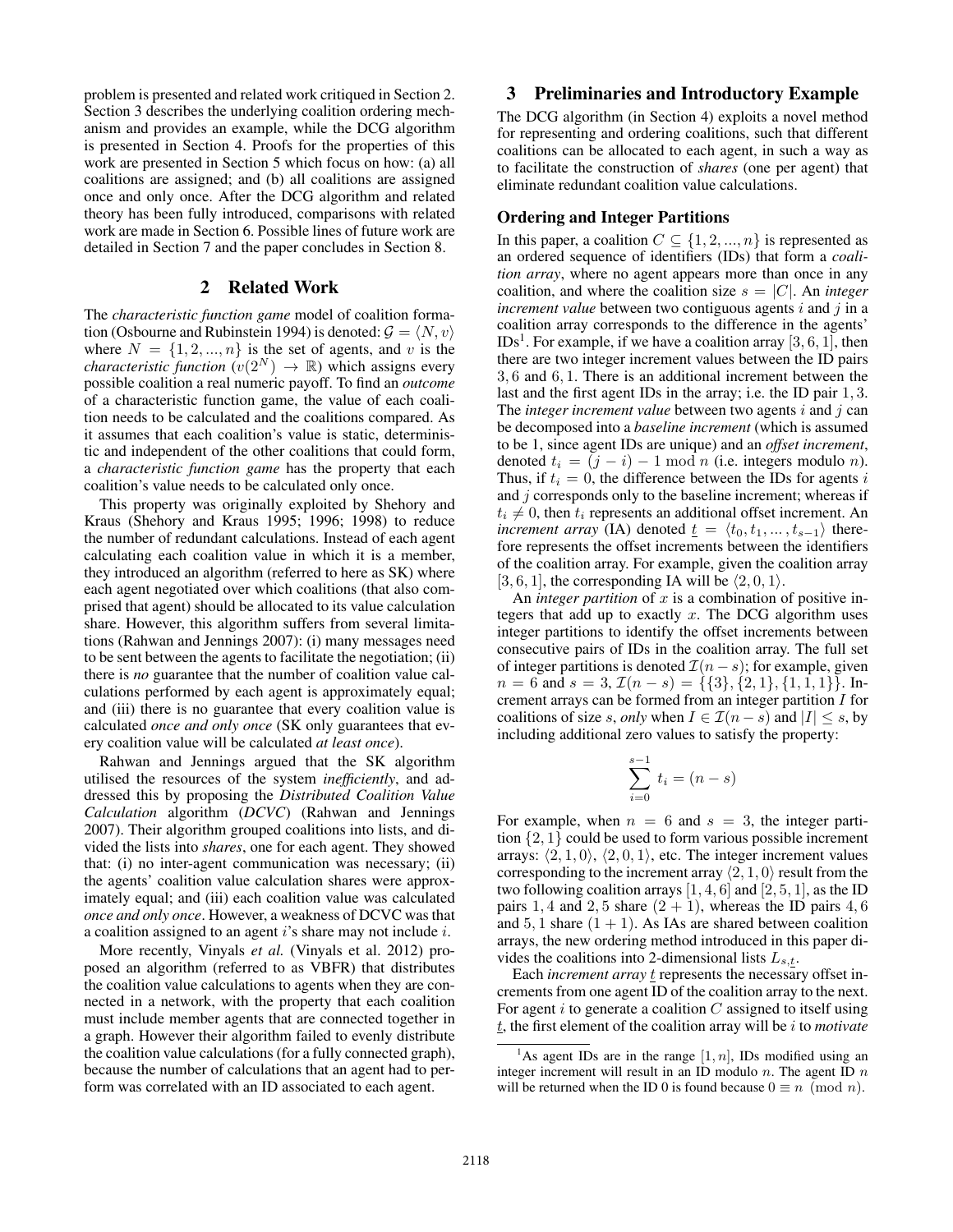|        | $L_3$                        |                              |                              |                              |  |  |  |
|--------|------------------------------|------------------------------|------------------------------|------------------------------|--|--|--|
|        | $L_{3,\langle 3,0,0\rangle}$ | $L_{3,\langle 2,1,0\rangle}$ | $L_{3,\langle 2,0,1\rangle}$ | $L_{3,\langle 1,1,1\rangle}$ |  |  |  |
| $CV_1$ | 1,5,6                        | 1,4,6                        | 1,4,5                        |                              |  |  |  |
| $CV_2$ | 2,6,1                        | 2,5,1                        | 2,5,6                        |                              |  |  |  |
| $CV_3$ | 3,1,2                        | 3,6,2                        | 3,6,1                        |                              |  |  |  |
| $CV_4$ | 4,2,3                        | 4,1,3                        | 4,1,2                        | 4,6,2                        |  |  |  |
| $CV_5$ | 5,3,4                        | 5,2,4                        | 5,2,3                        | 5,1,3                        |  |  |  |
| $CV_6$ | 6,4,5                        | 6,3,5                        | 6,3,4                        |                              |  |  |  |

Table 1: Coalition value calculation shares  $(CV)$  for all coalitions of size  $s = 3$ , when there are  $n = 6$  agents.

i to compute the coalition's value. The second agent ID  $j$ in the coalition array will be  $=(i+t_0+1) \bmod n$ ; and the third agent ID k will be  $=((i+t_0+1)+t_1+1) \mod n$ . This continues until the coalition's size s limit has been reached.

Table 1 presents a subset of the coalition arrays, grouped by IAs of size  $s = 3$  for  $n = 6$  agents. Each column represents a single list  $L_{s,t}$  for some IA  $t$ , whereas the rows present the *coalition value calculation shares* (CVs) comprising the different coalition arrays with a common first element (where  $CV_i$  is agent i's share). The table represents all coalition arrays necessary for coalitions of size  $s = 3$ . To assign all of the coalitions, multiple IAs are needed; however, every coalition is assigned once and only once. Note that an integer partition may form more than one increment array; for example the two increment arrays  $\langle 2, 1, 0 \rangle$  and  $\langle 2, 0, 1 \rangle$ are formed from the  $\{2,1\}$  integer partition.

Four different IAs are required for all the coalitions to be allocated in the above example. The IA  $\underline{t}^x = \langle 2, 0, 1 \rangle$  is valid as  $\{2, 1\}$  is a candidate integer partition of  $\mathcal{I}(6-3)$  that satisfies  $|\{2,1\}| \leq s = 3$ . Yet as  $|\{2,1\}| \neq 3$ , additional zeros are needed to fill up the IA to make the IA the required size s. If agent 2 used  $\underline{t}^x$ , the coalition array would comprise:  $=\{i,(i+t_0^x+1) \bmod n, ((i+t_0^x+1)+t_1^x+1) \bmod n\}$  $=\{2,(2+2+1) \mod 6, ((2+2+1)+0+1) \mod 6\}$  $=\{2,5,0\}\equiv\{2,5,6\}$ 

In the above example, the ID 0 was generated. As  $0 \equiv n$  $(mod n)$ , this is replaced with  $ID = n = 6$  in this coalition.

Each IA should be used  $n$  times (once for each agent) unless the IA includes a sequence that is repeated throughout the IA. In Table 1,  $\langle 1, 1, 1 \rangle$  is the only IA with a repeated sequence, with  $\{1\}$  being repeated  $m = 3$  times. The number of times an IA with a repeating sequence should be used relates to the size of the repeating sequence and is given by  $r$  (introduced in the next subsection). The choice of agents that should use this type of IA will depend on the allocation of other coalitions, and is described in Section 4.

If any other IA was used other than the ones listed in Table 1, it would result in a coalition's value being calculated more than once. For example, if agent 6 used  $t^y = \langle 1, 2, 0 \rangle$ , the coalition array  $[6, 2, 5]$  would be generated despite this coalition being generated by agent 2 using  $t^x = \langle 2, 0, 1 \rangle$ .

### A Distributed Method for Coalition Generation

The *period of t*, denoted by  $\pi(t)$  is defined as:

$$
\min_{1 \le p \le s} \underline{t} = \langle t_0, t_1, ..., t_{p-1}, t_0, t_1, ..., t_{p-1}, ..., t_0, t_1, ..., t_{p-1} \rangle
$$

Hence,  $t_i$  is formed by m identical copies of a sequence of length  $\pi(\underline{t})$ . Given  $C \subseteq \{1, 2, ..., n\}$ , an agent ID ag generates C from ag if  $C = \{ag_1, ag_2, \ldots, ag_s\}$  and:

$$
ag_i = \begin{cases} ag \\ (ag + \phi_i) \mod n & \text{if } (ag + \phi_i) \mod n \neq 0 \\ n & \text{if } (ag + \phi_i) \mod n = 0 \end{cases}
$$

where:

$$
\phi_i = \sum_{k=0}^{i-2} t_k + (i-1)
$$

Additionally,  $C(ag, t)$  denotes the subset of  $\{1, 2, ..., n\}$ generated by the IA  $t$  from agent  $ag$ . It is possible to demonstrate that each  $\underline{t}$  only needs to be used by  $r = (n \times \pi(\underline{t}))/s$ different agents. If more than  $r$  agents use  $t$  to generate a coalition, then repeated coalitions will be generated. For example, if the chosen IA from Table 1 is  $\bar{t}^q = \langle 1, 1, 1 \rangle$ then  $r = (n \times \pi(\underline{t}^q))/s = (6 \times 1)/3 = 6/3 = 2$ agents should use  $t^q$ , which is true as any other agent using  $\underline{t}^q$  would repeat either coalition  $\{1, 3, 5\}$  or  $\{2, 4, 6\}$ . Finally, if  $\underline{t}^x$  and  $\underline{t}^y$  generate the same coalition C for two different agents  $i, j \in C$  (i.e.  $C(i, \underline{t}^x) = C(j, \underline{t}^y)$ ), then  $t^x$  and  $t^y$  are classified as belonging to the same *equivalence class*, denoted  $\underline{t}^x \approx \underline{t}^y$ . For example, the IAs in the following equation belong to the same equivalence class:  $C(2, \langle 2, 0, 1 \rangle) = C(6, \langle 1, 2, 0 \rangle) = \{2, 5, 6\}.$  We write  $\underline{t}^x \approx \underline{t}^y$  when  $t^x = \langle t_k^y, ..., t_{s-1}^y, t_0^y, ..., t_{k-1}^y \rangle$  for some  $0 \leq k \leq s - 1$ . Section 5 proves that rather than considering *every* possible IA, it suffices only to consider a *single* representative from each equivalence class  $\approx$ .

# 4 The Distributed Coalition Generation Algorithm

The DCG algorithm used by each agent  $i$  to generate all of its coalitions in its coalition value calculation share is presented in Algorithm 1. The balance pointer is initialised, and references the next agent to calculate a coalition's value. It is similar to the  $\alpha$  pointer in Rahwan and Jennings (2007), and its use by SingleSize ensures that all the agents' shares are either equal in size or have a difference in size of  $+/- 1$ . Line 21 allows only the next r agents to calculate a coalition, starting from the agent referred to by the balance pointer, and continuing in an ascending order. If agent  $n$  (i.e. the agent with the highest ID) is assigned to calculate a coalition's value, and z more coalition value calculations are required, then line 21 also allows agents 1 to  $z$ to calculate a coalition's value.

The DCG algorithm calls SingleSize for every possible size of the coalitions. This function returns all coalitions of size s in agent i's share. The while loop (lines  $18-30$ ) uses a black box function, named build (lines 17 and 29), to determine the next IA of a new equivalence class. This new IA is used to generate another coalition for agent  $i$ , if  $i$ is one of the next  $r$  agents to be assigned a coalition (lines 19 to 23). Regardless of who uses the new IA, the balance pointer is updated (lines 24-27). When the build function returns *null*, this indicates that all the coalitions of size s for agent i's calculation share have been found.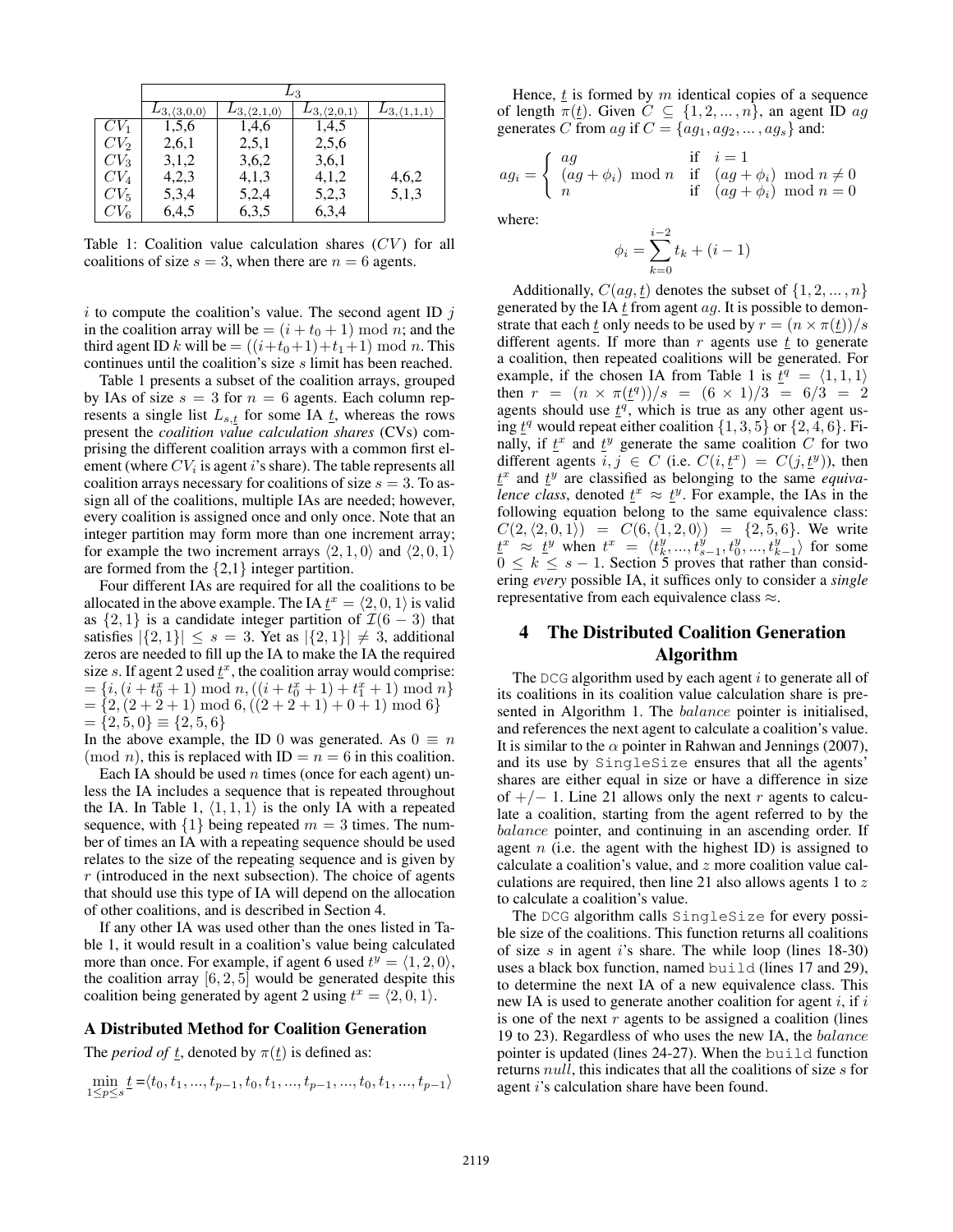Algorithm 1: The Distributed Coalition Generation (DCG) Algorithm

```
1: global int balance := 1;2:
  3: function DCG (int n, i) returns \langle C^s \rangle_{s=1}^n;
 4: Input: \langle n, i \rangle (1 \leq i \leq n); where n is the number of
     agents and i the agent ID.
  5: Output: \langle C^s \rangle_{s=1}^n; C^s = \{C^s_1, C^s_2, ..., C^s_k\},Output. \{C_s^s \subseteq \{1, 2, ..., n\}, |C_s^s| = s; \text{ where } \langle C_s^s \rangle_{s=1}^n \text{ is the }collection of coalitions, of all sizes 1 \leq s \leq n,
     assigned to agent i's share.
 6: begin
 7: for (int s = 1; s \le n; s + 1) do
  8: \mathcal{C}^s := SingleSize(n, s, i);
 9: end for
10: return \langle C^1, \ldots, C^n \rangle;
11: end;
12:
13: function SingleSize (int n, s, i) returns \mathcal{C}^i;
14: Input: \langle n, s, i \rangle (1 \leq s \leq n); where n is the number
     of agents, s the size of the coalitions and i the
     agent ID.
15: Output: C^i; C^i = \{C_1^i, C_2^i, ..., C_k^i\},
     C_j^i \subseteq \{1, 2, ..., n\}, |C_j^i| = s; where C^i is the
     collection of coalitions (of size s) assigned to agent
     i's share.
16: begin
17: t^y := \text{build}(n, s, 0);18: while (t^y \neq null) do
19: p := \pi(\underline{t});20: r := (n \times p)/s;21: if \text{(balance} \leq i < \text{balance} + r) \text{ or } \text{(balance} + r)> n and 1 \leq i < balance + r - n) then
22: C := C(i, t);23:i^i := \mathcal{C}^i \cup \mathcal{C};24: balance := balance +r;
25: if balance > n then
26: balance := balance − n;<br>27: end if
           end if
28: end if
29:
          y := \text{build}(n, s, y+1);30: end while
31: return \langle C_1^i, \ldots, C_k^i \rangle;32: end
```
A possible implementation of the black box build function is presented in Algorithm 2. It relies on an indexing scheme that defines the function  $place : \underline{t} \rightarrow \mathbb{N}_0$  to map an IA  $\underline{t} = \langle t_0, \ldots, t_{s-1} \rangle$  to a non-negative integer; i.e.

$$
place(\langle t_0, t_1, ..., t_{s-1} \rangle) = \sum_{i=0}^{s-1} (t_i \times (n-s+1)^i)
$$

Informally,  $place(t)$  treats  $t$  as an integer expressed in base  $n - s + 1$ . With this convention, the number of distinct IAs is bounded by  $(n - s + 1)^s$ . For example, using the

Algorithm 2: One possible method to find representative IAs from equivalence classes of  $\approx$ .

- 1: function decode (int  $n, s, k$ ) returns s-tuple;
- 2: **Input:**  $\langle n, s, k \rangle$ ; where *n* is the number of agents, s is the size of the coalition ( $1 \leq s \leq n$ ) and k is the index position to convert to an s-tuple.

3: Output: 
$$
\langle t_0, t_1, \ldots, t_{s-1} \rangle
$$
 with  $\sum_{i=0}^{s-1} t_i \times (n-s+1)^i = k$ 

4: begin

- 5:  $val := k$ ;
- 6: for (int index = 0; index < s; index + +) do
- 7:  $t_{index} := \text{remainder}(val, n s + 1);$
- 8:  $val := (val t_{index})/(n s + 1);$

$$
9: end for
$$

10: **return**  $\langle t_0, t_1, \ldots, t_{s-1} \rangle;$ 

- 11: end;
- 12:
- 13: function build (int  $n, s, y$ ) returns s-tuple;
- 14: **Input:**  $\langle n, s, y \rangle$ ; where *n* is the number of agents, s is the size of the coalition  $(1 \leq s \leq n)$  and y is the index position to start searching from  $(0 \leq y < (n - s + 1)^{s+1}).$
- 15: **Output:**  $\langle t_0^k, t_1^k, \ldots, t_{s-1}^k \rangle$ ; the next IA of a class  $[\approx]_i$  not used so far.
- 16: begin

17: **for** (**int** 
$$
k = y
$$
;  $k < (n - s + 1)^{s+1}$ ;  $k + +)$  **do**

18: 
$$
t^k = \langle t_0^k, \dots, t_{s-1}^k \rangle := \text{decode}(n, s, k);
$$
  
19: **int** *tot* :=  $\sum_{i=0}^{s-1} t_i^k;$ 

- 20: **if**  $tot = n s$  and  $\neg Used[k]$  **then**
- 21:  $Used[k] := true$
- 22:  $p := \pi(\underline{t}^k);$
- 23: **for**  $(z = p 1; z > 0; z -)$  **do**
- 24:  $Vised[place(\langle t_z^k, ..., t_{s-1}^k, t_0^k, ..., t_{z-1}^k \rangle)]$  $:=$  true; 25: end for
- 26: return  $t^k$ ;
- 27: end if
- 28: end for
- 29: return null;
- 30: end;

place function for the IA  $t^x = \langle 2, 1, 0 \rangle$ , would give the value  $val = 2 + 4 + 0 = 6$  because:  $(t_0^x = 2) \times (6 - 3 + 1)^0 = 2$ ;  $(t_1^x = 1) \times (6-3+1)^1 = 4$ ; and  $(t_2^x = 0) \times (6-3+1)^2 = 0$ .

This build function finds the next index value  $k$  (  $> y$ ) of a representative of an equivalence class not used so far, while decode returns the s-tuple corresponding to the index value  $val = k$ . Each element of the s-tuple returned by decode is at least 0 and at most  $n - s$ ; however, the stuple is not necessarily an IA as defined earlier (as it may not sum to  $n - s$ ). This build function filters out any s-tuples returned by the decode function (lines 19-20) that either: (i) do not sum to  $n - s$ ; or (ii) are a member of an equivalence class previously used. This build function knows which equivalence classes have been used so far since all the indexes of IAs of the same equivalence class are marked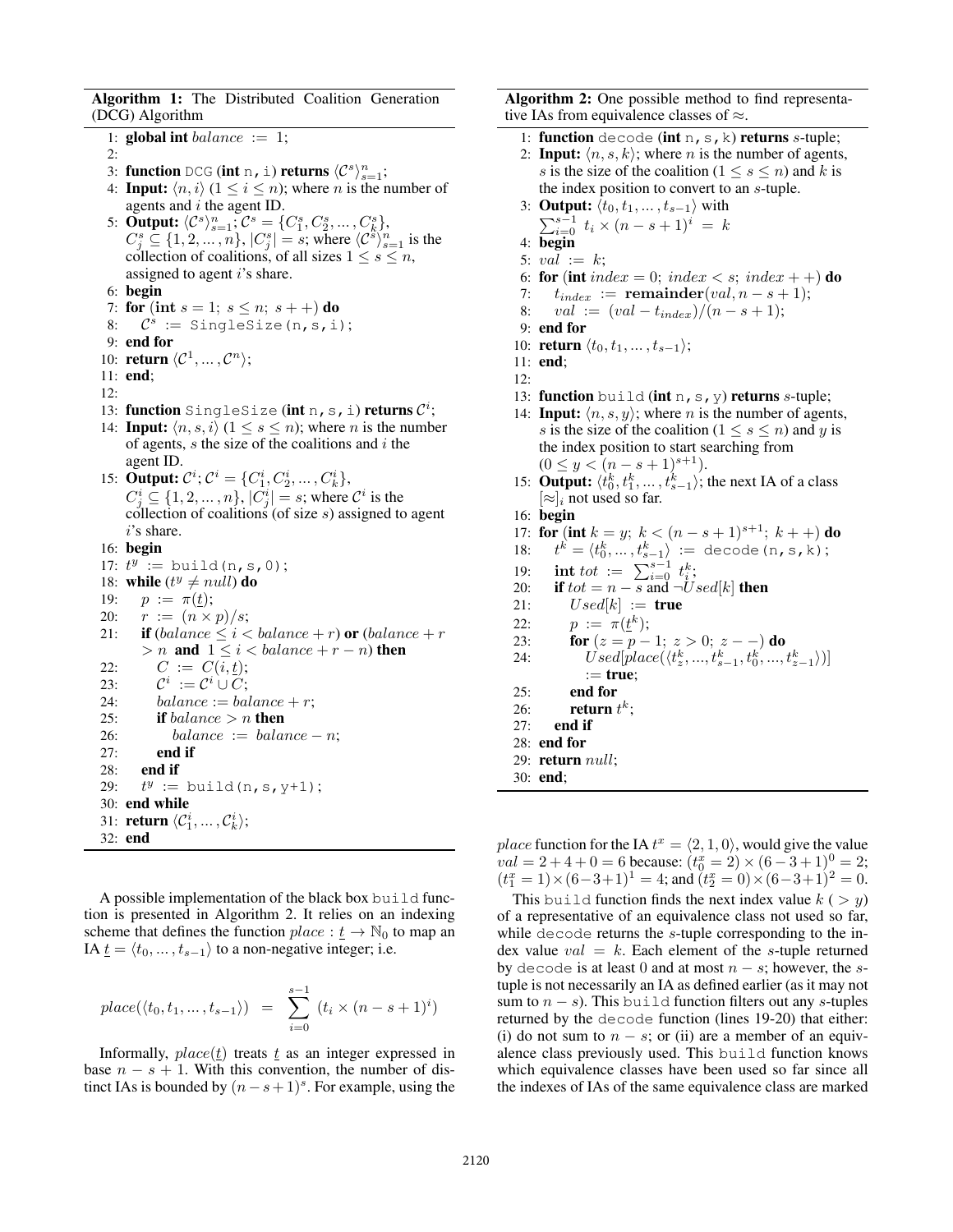as used in the Boolean Used array (lines 21-25). When this build function finds an  $s$ -tuple that is not filtered out by (i) and (ii), then this s-tuple is an IA of an equivalence class not previously used, and is returned (line 26). If no IA of a new equivalence class can be found, then  $null$  is returned (line 29).

To illustrate how the decode function works: decoding val = 6 gives as expected  $t^x = \langle 2, 1, 0 \rangle$ , as:  $t_0^x =$ remainder $(6, 6 - 3 + 1)$  = remainder $(6, 4)$  = 2 while val becomes val :=  $(6-2)/(6-3+1) = 4/4 = 1$ ;  $t_1^x =$ remainder $(1, 6 - 3 + 1)$  = remainder $(1, 4)$  = 1 while val becomes val :=  $(1 - 1)/(6 - 3 + 1) = 0/4 = 0$ ; and  $t_2^x = \text{remainder}(0, 6 - 3 + 1) = \text{remainder}(0, 4) = 0.$ 

Finally, if all the agents are required to only store one coalition in memory at a time (i.e. perform DCG with minimal memory requirements), then the following modifications to Algorithm 1 need to be made: (a) do not use the  $\langle \mathcal{C}^s \rangle_{s=1}^n$  data object of line 3 and 10; (b) do not use the  $\mathcal{C}^i$ data object of line 15 and 31; and (c) replace line 23 with *perform*  $v(C)$ .

## 5 Theoretical Evaluation

To evaluate the DCG algorithm, we prove that the algorithm will generate all of the coalitions possible for a community of *n* agents; and that each coalition is assigned once and only once, thus eliminating redundancy. We start with the following Lemma that shows that all coalitions will be generated:

**Lemma 5.1.** Let  $C \subseteq \{1, 2, ..., n\}$  with  $|C| = s$ . There is *an IA*  $\underline{t}$  *and*  $i \in C$  *such that*  $C = C(i, \underline{t})$ *.* 

*Proof.* Let  $C = \{x, x_0, x_1, \ldots, x_{s-2}\}$ . Without loss of generality we may assume:

 $x < x_0 < x_1 < \cdots < x_i < x_{i+1} < \cdots < x_{s-2}$ It suffices to find  $\underline{t} = \langle t_0, \ldots, t_{s-1} \rangle$  with  $C(x, \underline{t}) = C$  and  $\sum_{i=0}^{s-1} t_i = n - s$ , i.e.:  $t_0 = x_0 - (x + 1)$ · · ·

$$
t_k = x_k - \left(\sum_{i=0}^{k-1} t_i + x + k + 1\right)
$$
  
...  

$$
t_{s-1} = n - \sum_{i=0}^{s-2} t_i
$$

The next Lemma shows that IAs of an equivalent class generate the same coalitions:

**Lemma 5.2.** *If*  $t \approx u$  *then* 

$$
\bigcup_{i=1}^{n} \{ C(i, \underline{t}) \} = \bigcup_{i=1}^{n} \{ C(i, \underline{u}) \}
$$

*Proof.* Without loss of generality we may assume that  $t \approx u$ is witnessed by the choice  $k = s - 1$ , i.e.

$$
\langle u_0, u_1, \dots, u_{s-1} \rangle = \langle t_{s-1}, t_0, t_1, \dots, t_{s-3}, t_{s-2} \rangle
$$

Define  $\varphi_r$  for  $1 \leq r \leq s+1$ 

$$
\varphi_r = \begin{cases} 0 & \text{if } r = 1 \\ \sum_{k=0}^{r-2} t_k + (r-1) & \text{if } 2 \le r \le s+1 \end{cases}
$$

Note that  $\varphi_{s+1} = n$ . Define  $\psi_r$  for  $1 \le r \le s+1$  via

$$
\psi_r = \begin{cases} 0 & \text{if } r = 1\\ t_{s-1} + \sum_{k=0}^{r-3} t_k + r - 1 & \text{if } 2 \le r \le s+1 \end{cases}
$$

Comparing respective terms we see that for all  $2 \leq k \leq s$ :

$$
\psi_k = \varphi_k + (t_{s-1} - t_{k-2})
$$

This leads to the following:

$$
C(i, \underline{t}) = \begin{cases} C(n - t_{s-1} + i - 1, \underline{u}) & \text{if } 1 \le i \le t_{s-1} + 1 \\ C(i - t_{s-1} - 1, \underline{u}) & \text{if } t_{s-1} + 2 \le i \le n \end{cases}
$$

To see this, consider when  $1 \leq i \leq t_{s-1} + 1$ . We have,

$$
C(i, \underline{t}) = \bigcup_{k=1}^{s} \{i + \varphi_k\}
$$

When  $\lambda = n - t_{s-1} + i - 1$  the above is claimed to be:

$$
C(\lambda, \underline{u}) = \bigcup_{k=1}^{s} \{\lambda + \psi_k\}
$$
  
=  $\{\lambda\} \cup \bigcup_{k=2}^{s} \{\lambda + \varphi_k + t_{s-1} - t_{k-2}\}$ 

Consider the terms:

$$
n - t_{s-1} + i - 1 + \varphi_k + t_{s-1} - t_{k-2}
$$

For  $2 \le k \le s$ , from the fact that  $\varphi_k = \sum_{j=0}^{k-2} t_j + k - 1$ , these are equal to:

$$
n-t_{s-1}+i-1+\sum_{j=0}^{k-3} t_j + k-1 + t_{s-1} = n+i+\varphi_{k-1}
$$

In total we have, for  $1 \leq i \leq t_{s-1} + 1$ :

$$
C(i, \underline{t}) = \bigcup_{k=1}^{s} \{i + \varphi_k\}
$$
  

$$
C(\lambda, \underline{u}) = \{n - t_{s-1} + i - 1\} \cup \bigcup_{k=2}^{s} \{n + i + \varphi_{k-1}\}
$$

Given that  $n+i+\varphi_{k-1}$  and  $i+\varphi_{k-1}$  are congruent modulo n, which are elements of  $C(i, t)$ , the only terms unaccounted for are  $\{n-t_{s-1}+i-1\} \in C(\lambda, \underline{u})$  and  $\{i+\varphi_s\} \in C(i, \underline{t})$ . For these, however,

$$
i + \varphi_s = i + \sum_{j=0}^{s-2} t_j + s - 1
$$
  
=  $i + (n - s - t_{s-1}) + s - 1$   
=  $i + n - t_{s-1} - 1$ 

 $\Box$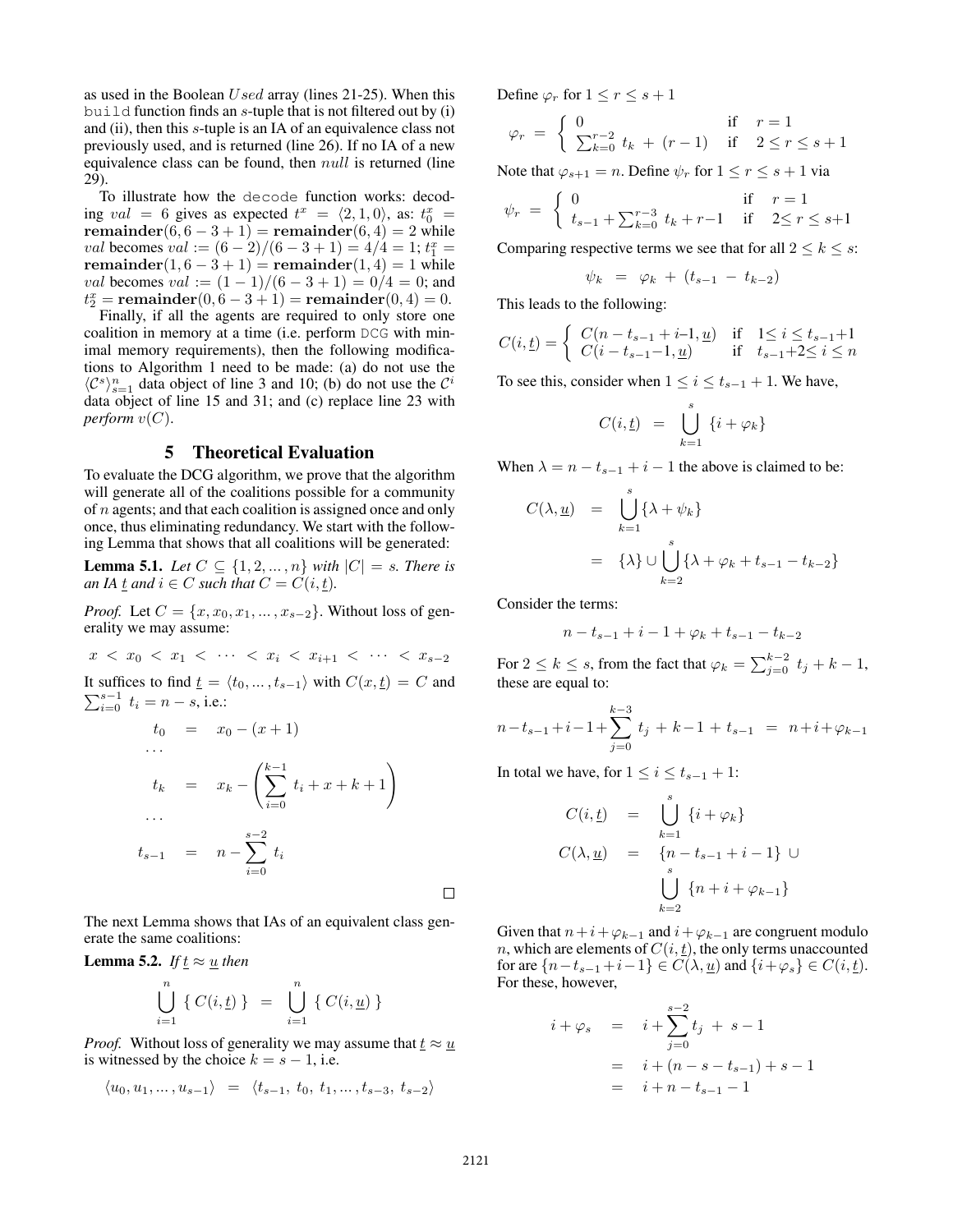When  $t_{s-1} + 2 \le i \le n$  and  $\omega = i - t_{s-1} - 1$ , it is claimed that

$$
C(i, \underline{t}) = \bigcup_{k=1}^{s} \{i + \varphi_k\}
$$

corresponds to:

$$
C(\omega, \underline{u}) = \bigcup_{k=1}^{s} {\omega + \psi_k}
$$
  
=  ${\omega} \cup \bigcup_{k=2}^{s} {\omega + \varphi_k + t_{s-1} - t_{k-2}}$ 

Now inspecting the terms for  $2 \leq k \leq s$ :

$$
i - t_{s-1} - 1 + \varphi_k + t_{s-1} - t_{k-2}
$$

These, again, simplify to  $i + \varphi_{k-1}$ , so that

$$
C(i, \underline{t}) = \bigcup_{k=1}^{s} \{i + \varphi_k\}
$$
  

$$
C(\omega, \underline{u}) = \{\omega\} \cup \bigcup_{k=2}^{s} \{i + \varphi_{k-1}\}
$$

When  $1 \leq k \leq s-1$ , the term  $i + \varphi_k$  appears in both  $C(i, t)$ and  $C(\omega, \underline{u})$ . For the terms  $i+\varphi_s \in C(i, \underline{t})$  and  $\omega \in C(\omega, \underline{u})$ we have already seen that  $i + \varphi_s = i + n - t_{s-1} - 1$  is congruent modulo *n* with  $i-t_{s-1}-1 = \omega$ . This establishes the claim of the Lemma.  $\Box$ 

Lemma 5.2 shows that IAs belonging to the same equivalence class of  $\approx$  generate exactly the same set of coalitions. Our next two results establish that this is the *only* way in which two distinct IAs can produce the same coalition.

**Lemma 5.3.** Let  $C = \{x_1, x_2, ..., x_i, ..., x_s\}$  and  $C =$  $C(x_i, t)$  with  $x_i \leq x_{i+1}$  for all  $1 \leq i \leq s$ . There is an *IA*  $\underline{u}$ *, for which*  $\underline{t} \approx \underline{u}$  *and*  $C(x_1, \underline{u})$  *generates* C *in strictly increasing ordering of*  $x_i$ , *i.e.*  $\forall$   $2 \leq i \leq s$ *:* 

$$
x_i \in \left\{ x_1 + \sum_{k=0}^{i-2} u_i + i - 1, x_1 + \sum_{k=0}^{i-2} u_i + i - 1 - n \right\}
$$

*Proof.* Given t, suppose:

$$
C(x_i, \underline{t}) = \{x_1, x_2, \dots, x_i, \dots, x_s\}
$$

First observe that the terms

$$
x_i + \sum_{k=0}^{r-2} t_k + r - 1 = x_i + \varphi_r
$$

are strictly increasing. It follows that if  $x_i \neq x_1$  there must be a *unique* index, p, for which:

$$
x_i + \varphi_r \quad \text{is} \quad \left\{ \begin{array}{ll} \leq n & \text{if } r < p \\ > n & \text{if } r \geq p \end{array} \right.
$$

In consequence,  $x_1 = x_i + \varphi_p - n$  otherwise we cannot have  $x_1 \in C(x_i, \underline{t})$ . More generally, it must hold that:

$$
x_k = x_i + \varphi_{p+k-1} - n \quad \forall 1 \le k \le s-p+1
$$
  

$$
x_k = x_i + \varphi_{p-(s-k)-1} \quad \forall s-p+2 \le k \le s
$$

This, however, corresponds to the behaviour of the IA  $u$ , whose definition is:

$$
\underline{u} = \langle t_{p+1}, t_{p+2}, \ldots, t_{p+k}, \ldots, t_s, t_0, \ldots, t_p \rangle
$$

Clearly  $\underline{u} \approx \underline{t}$  and  $C(x_1, \underline{u}) = C(x_i, \underline{t})$  as claimed.  $\Box$ 

As a consequence of Lemma 5.3 we obtain:

**Lemma 5.4.** *Let*  $\underline{t}$  *and*  $\underline{u}$  *be IAs for which*  $\underline{t} \not\approx \underline{u}$ *, then:* 

$$
\bigcup_{i=1}^{n} \{C(i, \underline{t})\} \bigcap \bigcup_{i=1}^{n} \{C(i, \underline{u})\} = \emptyset
$$

*Proof.* Suppose the contrary and that  $C = \{x_1, \ldots, x_s\}$  can be generated by  $C(x_i, \underline{t})$  and  $C(x_j, \underline{u})$  for choices of  $\underline{t}$  and  $\underline{u}$  of different equivalence classes of  $\approx$ . As a consequence of Lemma 5.3 we know that there are IAs,  $\underline{t}'$  and  $\underline{u}'$  for which:

$$
\underline{t} \approx \underline{t}', \ \underline{u} \approx \underline{u}' \text{ and}
$$
  

$$
C(x_1, \underline{t}') = C(x_i, \underline{t}) = C(x_j, \underline{u}) = C(x_1, \underline{u}')
$$

Furthermore,  $C(x_1, \underline{t}')$  and  $C(x_1, \underline{u}')$  produce the elements of C in increasing ordering of  $x_i \in C$ . This, however, is only possible if

$$
x_i = x_1 + \sum_{k=0}^{i-2} t'_k + i - 1 = x_1 + \sum_{k=0}^{i-2} u'_k + i - 1
$$

that is,  $t'_i = u'_i$  for each  $0 \le i \le s-1$ . This, however, implies that  $\underline{t} \approx \underline{u}$ , in contradiction to our starting premise. П

Finally, the following Theorem states that each IA chosen by the DCG algorithm is required to be used  $r$  times.

**Theorem 5.5.** *For any IA t, and for all*  $1 \le i \le j \le n$ *,* 

$$
C(i, \underline{t}) = C(j, \underline{t}) \Leftrightarrow
$$
  

$$
\exists 0 \le r \le \frac{(n-i)s}{n\pi(\underline{t})} : j = i + r\left(\frac{n\pi(\underline{t})}{s}\right)
$$

*Proof.* We show that if and only if  $j = i + (r n \pi(\underline{t})/s)$  for r in the range stated, then  $C(i, t)$  and  $C(j, t)$  are identical. This is completed using the previously introduced Lemmas. The proof is omitted for brevity.  $\Box$ 

### 6 Comparison to Related Work

Table 2 shows that unlike related approaches (Section 2), the DCG algorithm satisfies *all* of the following properties:

- i *Communication is eliminated* as the algorithm determines the allocation of coalitions to each agent. Thus, no further coordination between the agents is necessary.
- ii The inclusion of the *balance* pointer ensures that agents calculate *approximately equal* shares of coalitions, as it minimises the maximum difference between the size of any two agents' shares (to one).
- iii *Redundancy is eliminated* as: (a) only one IA of each equivalence class is used; (b) each IA of a new equivalence class is used only  $r$  times; and (c) IAs of different equivalence classes cannot generate the same coalition.